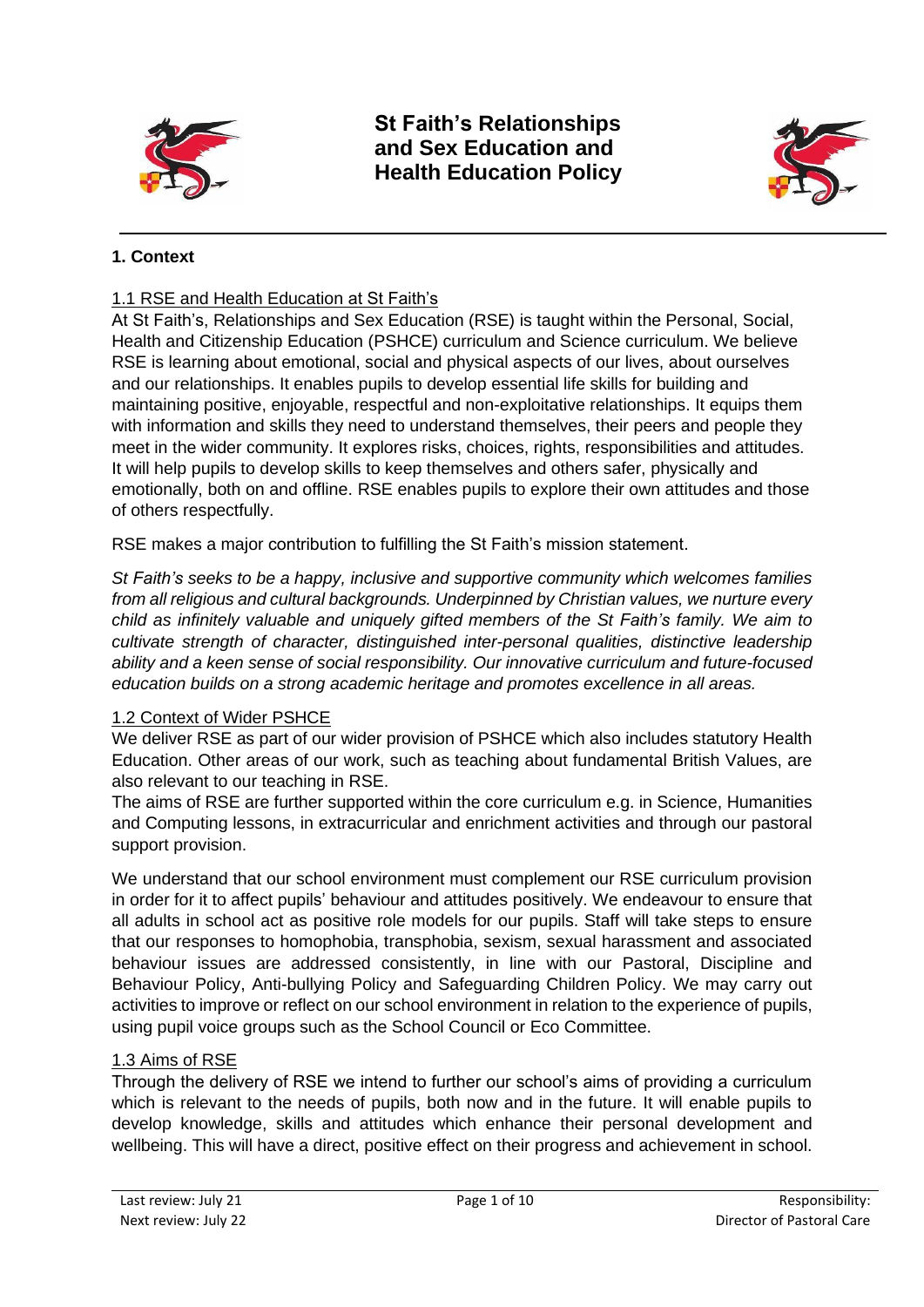All staff in school will work towards achieving these aims for RSE. We seek to enable our pupils to:

- develop the attitudes and interpersonal and communication skills needed to sustain healthy relationships
- develop and explore personal values and a moral framework to guide decisions and behaviour
- respect themselves and others, their views, backgrounds, cultures and experiences
- promote equality and respect in their own peer groups, both on and offline, reducing prejudice and challenging stereotypes and harassment assertively
- develop skills for healthy relationships based on mutual respect, trust and positive communication
- be prepared for puberty, understand the emotional, physical and social effects of adolescent development and support others
- explore the positive implications of new technologies for relationships and understand safety and privacy
- develop critical, media literacy skills, enabling them to reflect on relationships and sex portrayed in the media, including in pornography
- recognise and avoid potential exploitative, coercive and controlling relationships
- discuss issues and develop the confidence to say 'no' in relationships
- explore values and attitudes towards gender identity, sexism and sexuality
- value, care for and respect their own bodies
- have the skills and knowledge to access advice and support from local and national services both online and offline.

# **2. Implementing Our Policy**

# 2.1 Inclusion

In relation to those with special educational needs or disability, we ensure our RSE programme provides for those with additional needs. We recognise that those with SEND are often more vulnerable to sexual harassment and abuse and that we need to ensure that children are supported to develop appropriate strategies and attitudes to keep themselves safe. We understand that pupils with SEND have as much right to receive the whole RSE curriculum as other pupils. We consider:

- their level of vulnerability to coercion and pressure
- their previous experience of negative behaviours in peer or child-adult relationships
- their need to learn and demonstrate appropriate behaviours and understand private/public boundaries both online and offline
- their need to develop self-esteem and positive body image
- the management of personal care
- clarity about sources of support for pupils and systems of reporting both inside and outside school
- the need to involve all staff, and parents in policy development

# 2.2 Equality

The Equality Act 2010, has special resonance in RSE. Through this area of learning we seek to develop key interpersonal skills such as respect and empathy, which enable pupils to understand the rights and responsibilities we all have towards one another.

The protected characteristics are: age, disability, gender reassignment, marriage and civil partnership, pregnancy and maternity, race, religion or belief, sex and sexual orientation.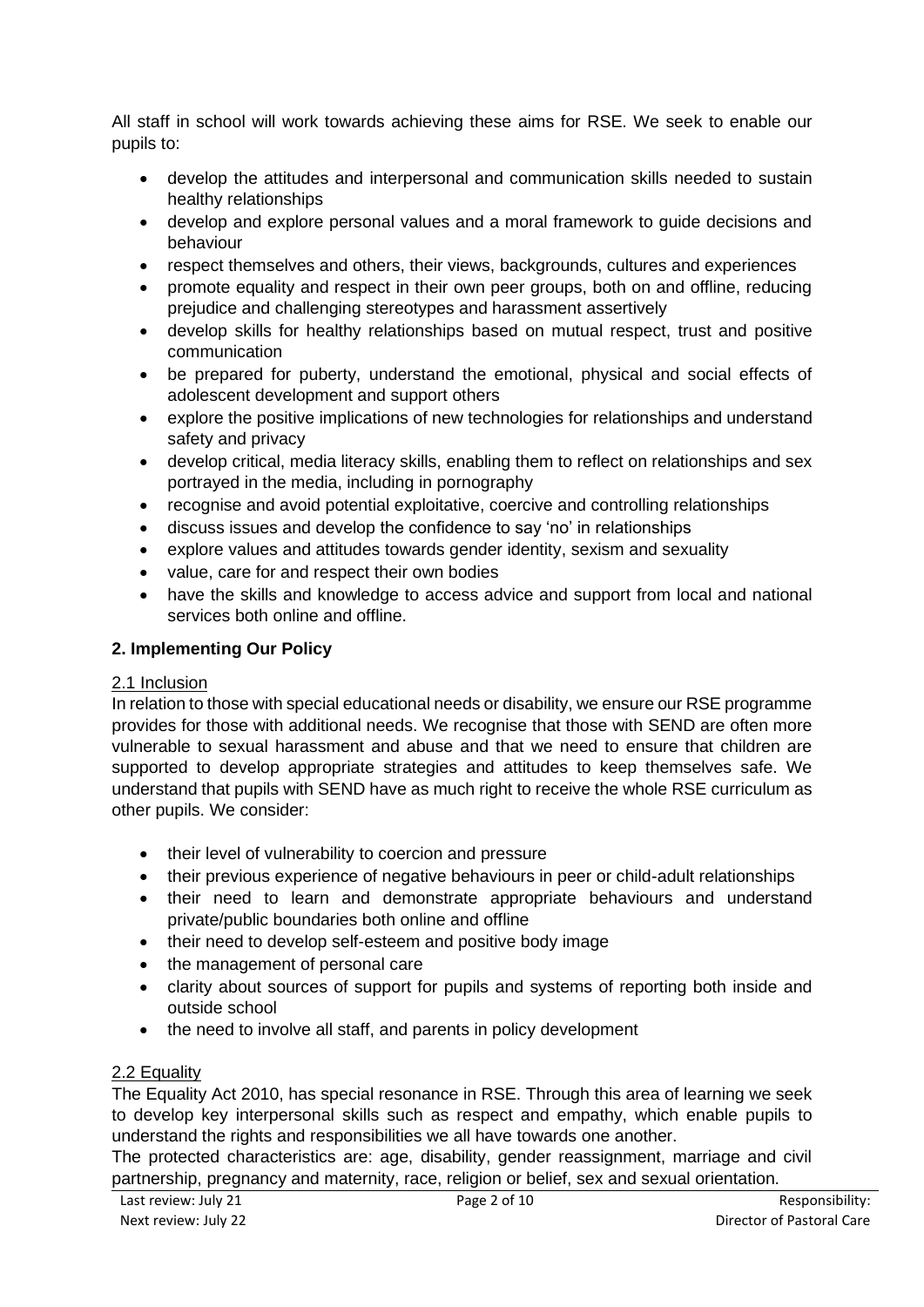Also relevant here is our duty to teach fundamental British Values, which include individual liberty, mutual respect and respect for those of different faiths and beliefs.

We will ensure that our provision of RSE is not only equally accessible and inclusive for all pupils with protected characteristics, or who have family members with protected characteristics, but also that it reduces discrimination, advances equality of opportunity and encourages good relations between different groups.

In order to ensure that RSE meets the needs of all:

- we will reflect on a range of lifestyles and family structures in PSHCE lessons and beyond.
- we will teach about RSE themes in a way which is relevant to all, using examples of a variety of sexualities, gender identities, lifestyles and faith backgrounds.
- we will ensure that the law in relation to, for example, online behaviours and age of consent, are explained in age appropriate ways.
- we will not seek to gain consensus, but will respectfully listen, accept and celebrate difference.
- all adults in school will encourage respect and discourage abusive and exploitative relationships of any sort.

We support children in developing their knowledge about and attitudes towards diversity throughout units of work on 'Healthy Relationships', 'Identity, Diversity and Communities', 'Rights and Responsibilities' and other areas of our Citizenship Curriculum.

### 2.3 Safeguarding

We understand the importance of high quality RSE as we fulfil our statutory safeguarding duties. RSE enables pupils to understand about mutual, consensual and reciprocated relationships. Whether pupils are learning about friendships, families, relationships in school or the wider community, they will be developing essential skills which underpin their ability to recognise abusive relationships. Teaching about 'Healthy Relationships and 'Anti-bullying' supports us in fulfilling our statutory duty (as described in Keeping Children Safe in Education) to prevent 'peer-on-peer' abuse as far as possible.

In the case of RSE, we recognise that effective teaching may alert pupils to what is appropriate and inappropriate behaviour (including inappropriate sexual behaviour) and that there is an increased possibility that a disclosure relating to abuse may be made. Teaching RSE supports us in fulfilling our duty to educate pupils in Female Genital Mutilation (FGM). All staff are aware of the Safeguarding Policy and procedures and will report disclosures or concerns to the Designated Safeguarding Lead (DSL) immediately.

### 2.4 Consultation and development of the RSE Policy

Parents, staff and governors were invited to comment on the RSE outline curriculum and this policy through a survey in May 2021. They were given the opportunity to voice their views on the draft policy and curriculum content. Following the consultation a letter was sent out to all parents and staff, responding to some of the frequently asked questions. Adjustments to the draft policy and curriculum content were made in the light of the feedback

### **3. Involving the Whole School Community**

### 3.1 Working with Staff

Teaching RSE can be very rewarding, but we understand that, in order to feel confident, staff need opportunities to develop their own knowledge, skills and attitudes. We recognise that every adult has different personal beliefs and attitudes, but that all teachers must understand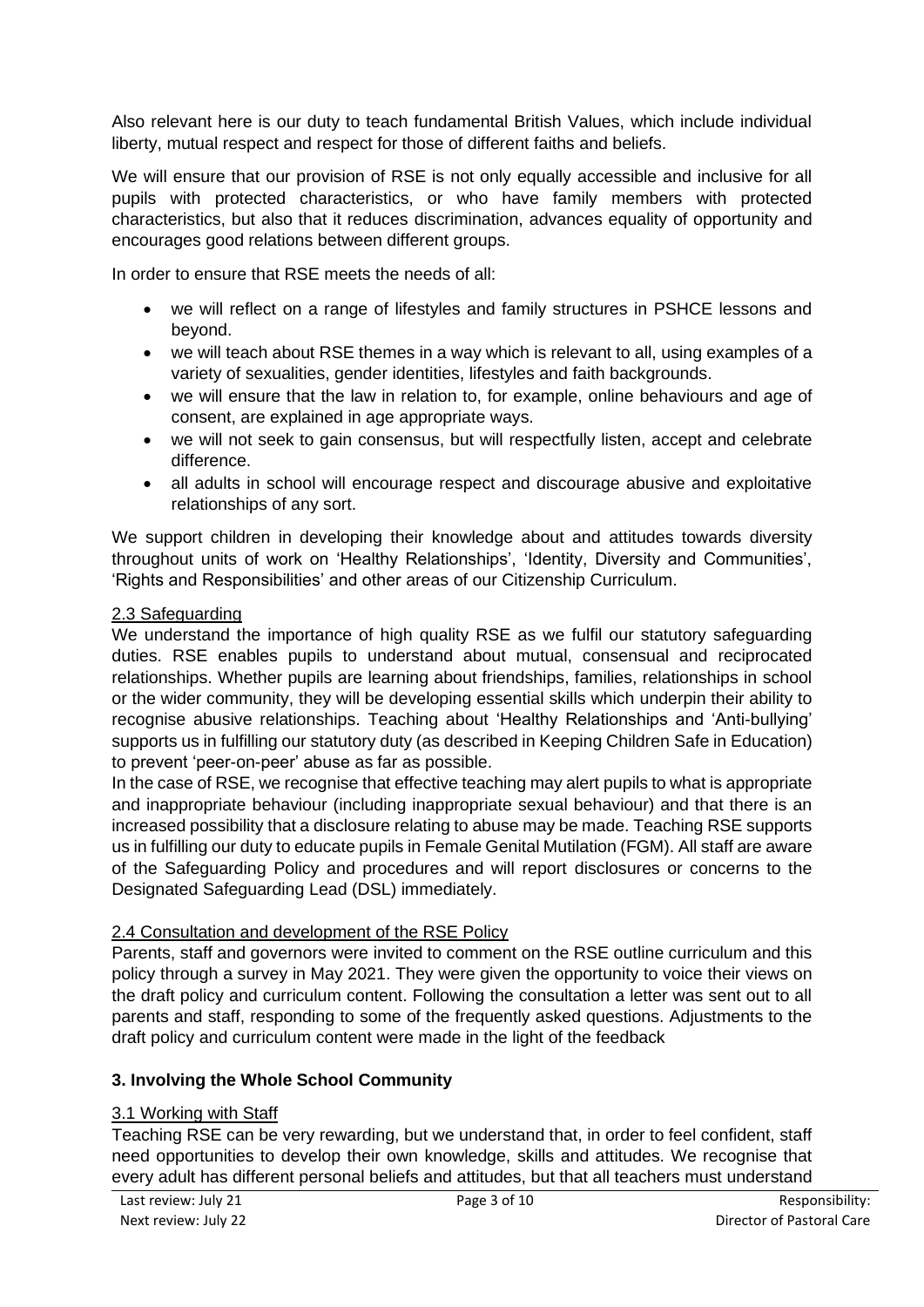and comply with their statutory duties connected with safeguarding, teaching statutory content, equality and inclusion.

Teachers responsible for delivering RSE have a duty to deliver statutory areas of the curriculum and will be supported to develop their skills in delivering content. We will discuss relevant issues and staff concerns and, where appropriate, arrange training to enable staff members to feel confident in delivering the various aspects of RSE. We will also encourage the sharing of good practice. We may also use team teaching/shadowing to develop confidence.

St Faith's works closely with the Cambridgeshire PSHCE service.

## 3.2 Communicating with Parents

Parents are the first educators of their children about relationships, emotions, empathy, respect and growing up. We recognise that many young people like to receive information about relationships from their parents in addition to their learning in school. Therefore we seek to work in partnership with parents when planning and delivering RSE. We will encourage this partnership by:

- sharing details of the RSE curriculum within the appendix to this policy
- inviting parents to discuss their views and concerns about RSE within the PSHCE questionnaire
- placing the final version of the policy on the school website
- signposting parents to sources of support to help them address the needs of their child or build their own confidence in talking about relationships with their children both online and offline. Information may be shared through articles such as the Pastoral Spotlight in the Headmaster's Weekly Newsletter.

### **4. Curriculum Organisation**

### 4.1 Outline of programme

All elements of our Relationships & Sex Education and Health Education programmes will be delivered in an age-appropriate and sensitive manner as part of our regular weekly timetabled PSHCE education programme. RSE is delivered predominantly by Tutors in mixed gender groups, other than when it is deemed more appropriate for topics to be covered in single sex groups. This will be decided by the class teacher/tutor after discussion with the Head of PSHCE. Occasionally, the school nurses will contribute to the delivery of the RSE programme in school.

Our RSE Curriculum (see appendix) is wholly consistent with the DfE statutory requirements for RSE and Health Education (2020), National Curriculum (2014) and Cambridgeshire PSHCE Service. We consider RSE to be a continuous process of learning, which begins before pupils enter our school and continues into adulthood. We have planned a curriculum appropriate to each age group with a spiral of progression. All staff have a part to play in supporting the delivery of RSE and ensuring that their interactions with pupils support the RSE curriculum.

RSE at St Faith's is learning about:

- Families
- Respectful relationships, including friendships
- Keeping Safe online and offline
- Managing puberty and body image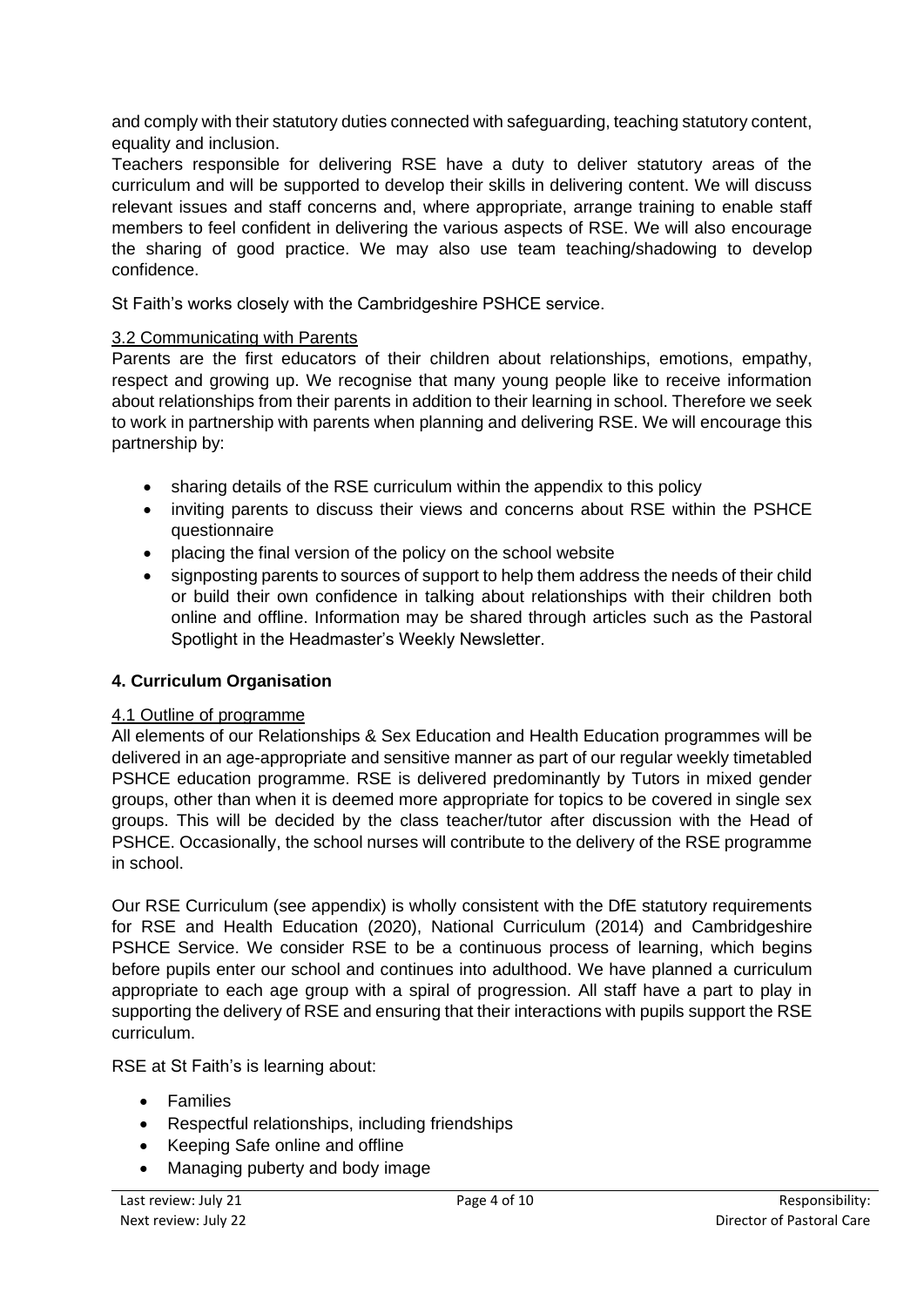Our curriculum for PSHCE does not separate delivery of RSE from Health Education and wider PSHCE. We deliver content which, taking the lead from pupils' lived experiences and their needs, considers related themes including development of knowledge, skills and attitudes in an integrated way. The topics where RSE is a significant driver are:

- Healthy relationships, including anti-bullying
- Relationships and puberty
- Safety and risk
- Rights and responsibilities
- Identity, diversity and community

RSE will be taught through:

- PSHCE in designated lessons, taught by Tutors
- Other curriculum areas, especially Science, English, RS, PE and Computing
- Enrichment activities, especially our assembly programme; pastoral provision; involvement in school trips and adventurous activities; activities which are carried out to support wellbeing in school.

Specific Units of Work on RSE are planned into our teaching programme for Years 3 to 8.

Those delivering RSE will have responsibility for assessing pupils' needs and selecting appropriate activities and methodologies to meet these needs, supported by the Head of PSHCE.

The Head of PSHCE is responsible for reviewing and evaluating RSE. The Head of PSHCE will report findings to the Director of Pastoral Care.

### 4.2 Teaching Methodologies

Our aim is that teachers use a range of teaching methodologies where skills such as communication, compromise and negotiation are practised in classroom situations and where attitudes such as respect and empathy are modelled and discussed. We encourage teachers to ensure that group work, debate, considering other people's viewpoints are practised in all RSE lessons and across the wider curriculum. Our RSE lessons are not simply opportunities to give information, but to explore views and perspectives and develop possible solutions through discussion and interaction.

In keeping with this approach, pupils will have an opportunity to ask questions at the start of topics and where appropriate, teachers will aim to respond within the content taught.

We understand that at times pupils will benefit from varying methods of delivering the RSE curriculum. For example, we may use single-gender groups or small group teaching where this will help us to meet the needs of pupils more effectively. We will use team teaching where this enables us to best use teacher expertise. We will ensure there are positive educational reasons for each method of delivery.

Group Agreements: RSE is taught in a safe, non-judgemental environment where adults and pupils are confident that they will be respected. Specific ground rules will be established at the beginning of any RSE work, in addition to those already used in the classroom. They will cover the following areas:

- Appropriate use of language
- The avoidance of sharing personal information and asking personal questions
- Confidentiality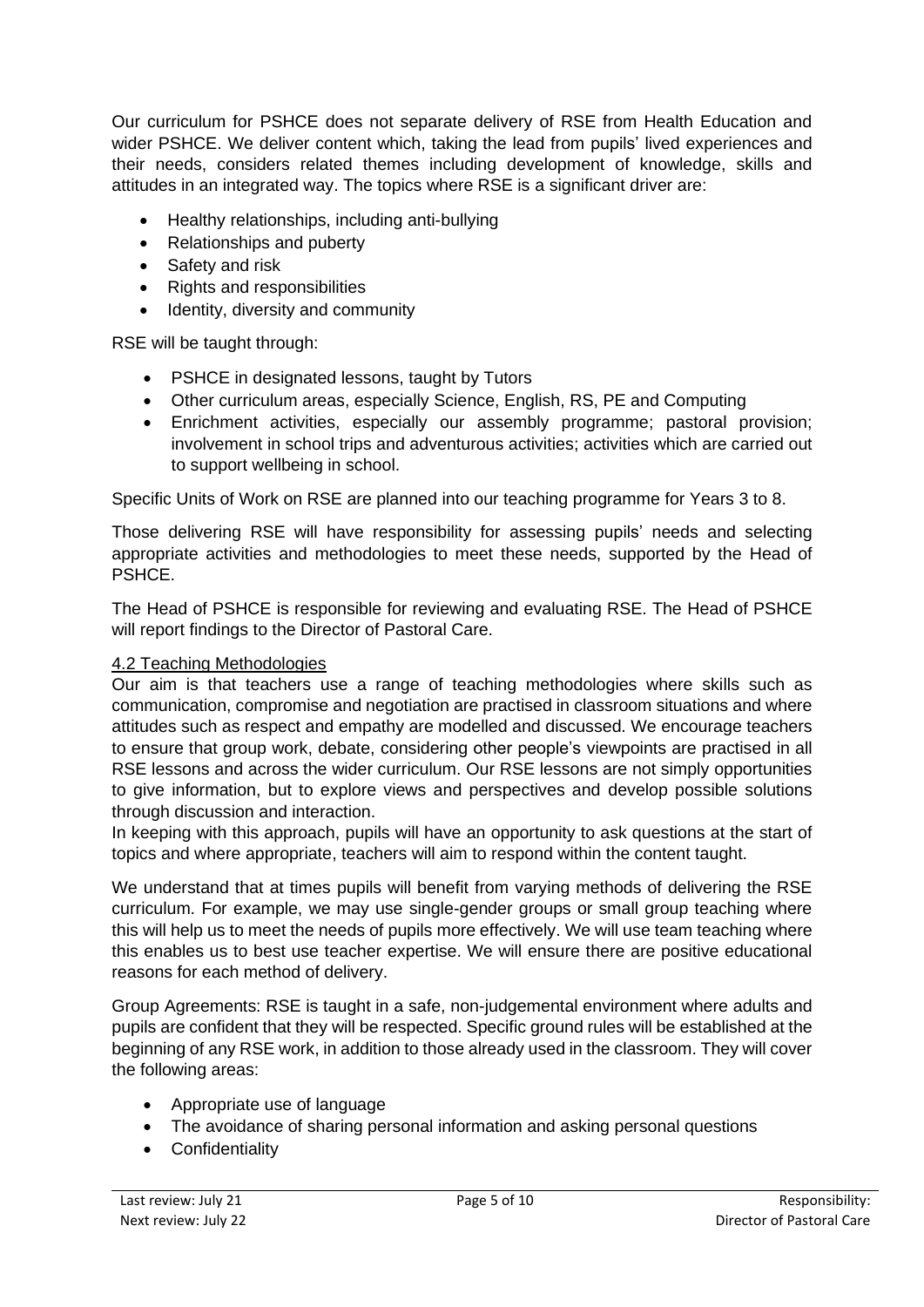• Identification of appropriate staff and other agencies with whom pupils may wish to share information or seek advice

# 4.3 Curriculum Materials and Resources

We primarily use the Cambridgeshire Personal Development Framework resources for our provision in RSE. We will select resources which:

- are consistent with our Curriculum for RSE
- relate to the aims and objectives of this Policy
- are suitable to the age, maturity, needs, linguistic proficiency and ability of the pupils
- are up-to-date in factual content and outlook
- are produced by a reputable organisation
- avoid racial, gender and sexual stereotyping
- encourage active and participative learning, developing skills and attitudes, not just giving information
- conform to the statutory requirements for RSE.

### 4.4 Safe and Effective Practice

**Answering Questions:** We acknowledge that sensitive and complex issues will arise in RSE, as pupils will naturally ask questions. When spontaneous discussion arises, it will be guided in a way which reflects the stated school aims and curriculum content for RSE. As a first principle, we will answer questions relating to the planned curriculum for that age group, or below, to the whole class. We will answer questions relating to areas beyond the planned curriculum for that age group, in a sensitive and age appropriate way, only to the pupil/s who have asked the question. If a member of staff is uncertain about the answer to a question, or indeed whether they wish to answer it, they will seek guidance from the Head of PSHCE. It may be suggested that the pupil has the discussion with a parent.

When answering questions, we shall ensure that sharing personal information by adults, pupils or their families is discouraged. Where the question indicates the need for pastoral support, the conversation will be deferred to a time outside the teaching session and other colleagues may be involved. Where a question or comment from a pupil in the classroom suggests the possibility of abuse, coercion or sexual exploitation, teachers will pass this information to the Designated Safeguarding Lead, in line with the school Safeguarding Policy.

**Sexually Active Pupils:** If a pupil indicates to an adult that they are sexually active or contemplating sexual activity, we will act in the following ways:

- All information must be recorded in 'MyConcern' and passed on to the Designated Safeguarding Lead (DSL), as this may be a safeguarding or Child Protection concern.
- The DSL will consult with Deputy Designated Safeguarding Leads (DDSLs) and appropriate action will be taken.

### 4.5 Recording and Reporting

We have the same high expectations of the quality of pupils' work in RSE as in all other subjects.

From time to time, the Head of PSHCE will ask staff to reflect on the effectiveness of learning in particular units of work. At St Faith's we use a class PSHCE book to record whole class discussions and group work in RSE. Interviews are arranged with some pupils to share their experience of PSHCE lessons. Pastoral reports and comments from Tutors during the academic year, include information about pupil contributions to PSHCE topics.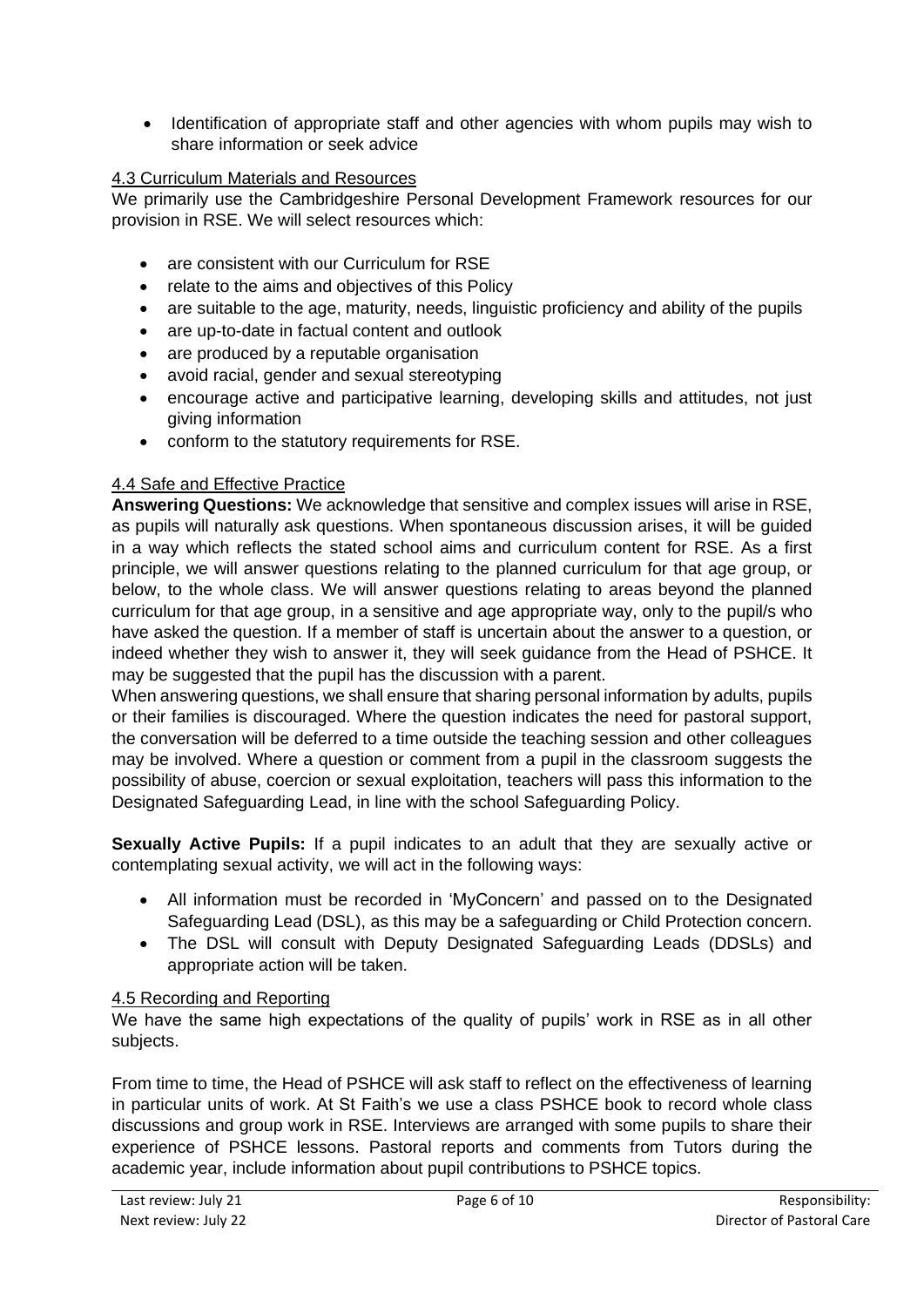## **5. Sex Education**

### 5.1 Definition of Sex Education

Following guidance from the DfE, we have considered the elements of our RSE curriculum within PSHCE, from which parents may request to withdraw their child. These elements will be defined as 'sex education'.

We recognise that most pupils will not differentiate between Science, RSE, 'sex education' or Health Education provision. This distinction is only necessary to enable parents to enact their right to withdraw their child from what our school defines as 'sex education' within the PSHCE curriculum.

These are the areas of learning in RSE which, at St Faith's, we are defining as 'sex education':

- Using anatomical names for body parts (Years 1,2 & 3)
- Managing body changes during puberty (Year 7)

Human reproduction, including the structure of the male and female reproductive systems, and physical and emotional changes which take place during adolescence is covered in the Science programme in Year 6. Any aspects of 'sex education' which fall within the Science curriculum are statutory and parents may not withdraw their child. Alongside the Science curriculum content, the nursing team delivers talks about managing menstruation to girls from Year 5. This should supplement quidance from home.

### 5.2 Right to be excused from Sex Education

Parents have the right to request that their child be excused from some or all of the areas we have collectively defined as 'sex education' delivered as part of statutory RSE. Before granting any such request from parents of secondary aged pupils, the Head of PSHCE will discuss the request with a parent (and if appropriate with the pupil) to ensure that their wishes are understood and to clarify the nature and purpose of the curriculum. The educational, social and emotional benefits for the pupil of being part of the lessons will also be discussed. We will record the discussion and the outcomes.

Parents should understand that the decision to remove their child from these lessons means that they themselves will assume responsibility for talking to their children about any related sex education themes covered outside of Science lessons.

### **6. Monitoring, Review and Evaluation**

Monitoring, review and evaluation of the Policy is the responsibility of the Head of PSHCE and Director of Pastoral Care, with the oversight of the governor responsible for PSHCE. Information will be gathered from the Head of PSHCE, parents and pupils to inform judgements about effectiveness.

This policy will be reviewed and updated, taking into account the views of parents, staff and pupils.

C Switsur M Critchley

Head of PSHCE Director of Pastoral Care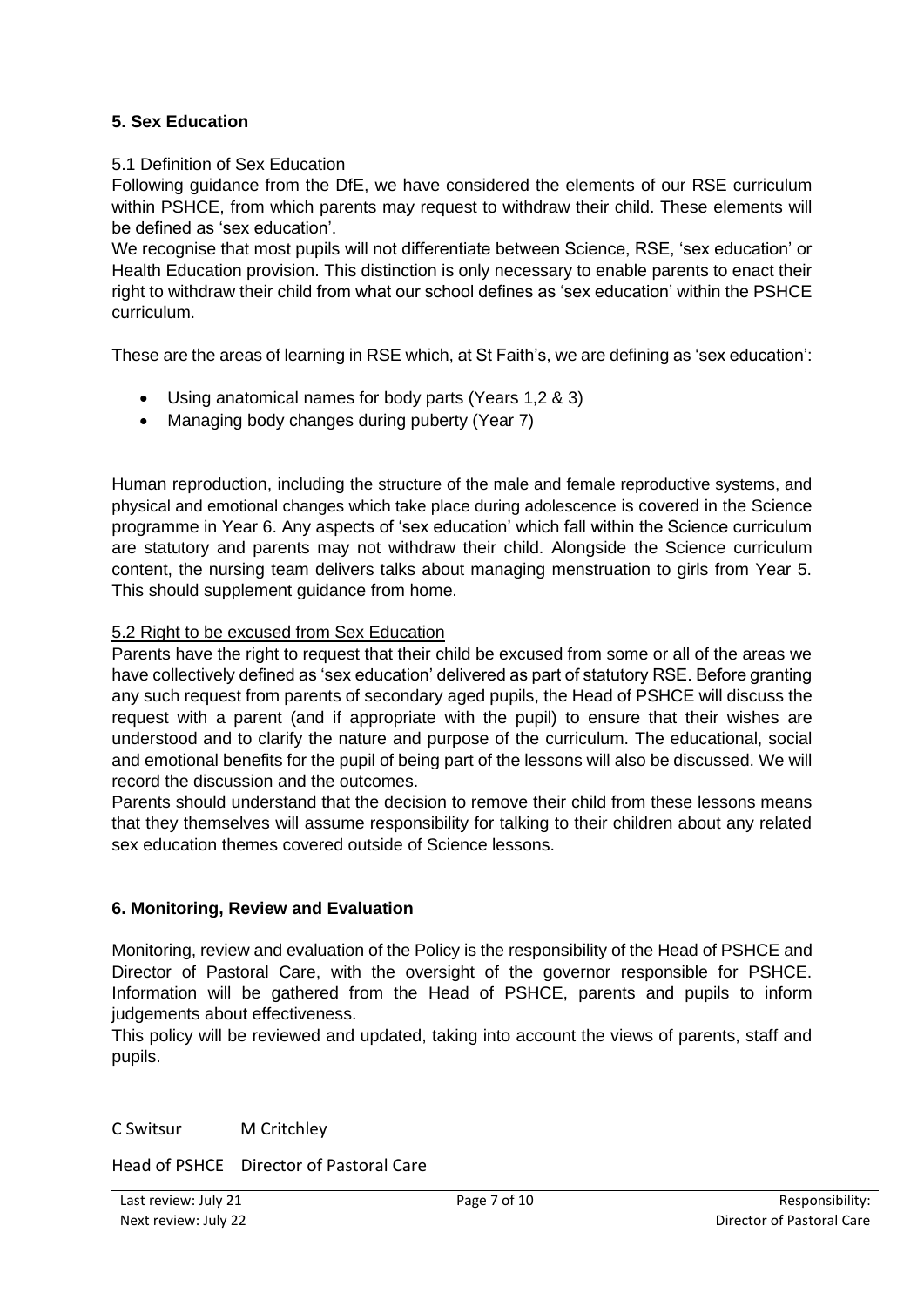# **7. Appendix**

#### 7.1 Outline of the RSE Curriculum

Please note that the following information provides an outline of topics covered within the Relationships and Sex Education and Health Education aspect of the PSHCE curriculum at St Faith's. Other topics are also covered in PSHCE lessons.

Years 1 & 2 (Two year rolling programme) Self-awareness; coping with feelings Likes and dislikes Communication, co-operation, compromise Growth: babies to children to adults Changing responsibilities with age Naming external parts of the body; valuing the body Personal hygiene Similarities and differences between people Special people; changing friendship patterns Personal safety; trusted people Valuing diversity: different cultures and beliefs Needs of people, animals, pets, plants Physical, mental and emotional wellbeing; asking for help and telling

#### Year 3

Pupils' network of support Emotions and emotional responses Managing safety and risk in friendships Working together and building relationships Exploring identity Valuing and celebrating difference in cultures, traditions and beliefs **Stereotyping** Learning about community Physical and verbal bullying and cyberbullying Online safety and respectful online behaviour The anatomical names for body parts Differences between male and female bodies

#### Year 4

Rights and responsibilities Family, friends and healthy relationships Physical and verbal bullying and cyberbullying Victims and bystanders in bullying Pupils' safety network Managing change, including illness, divorce and death Personal safety and Sources of support Good and bad touches. Learning that no one has the right to touch private body parts Gender bias and homophobic language

#### Year 5

Building relationships and coping with new situations Network of support Providing help to others in need Physical and verbal bullying and cyberbullying Reacting to difficult social situations both online and offline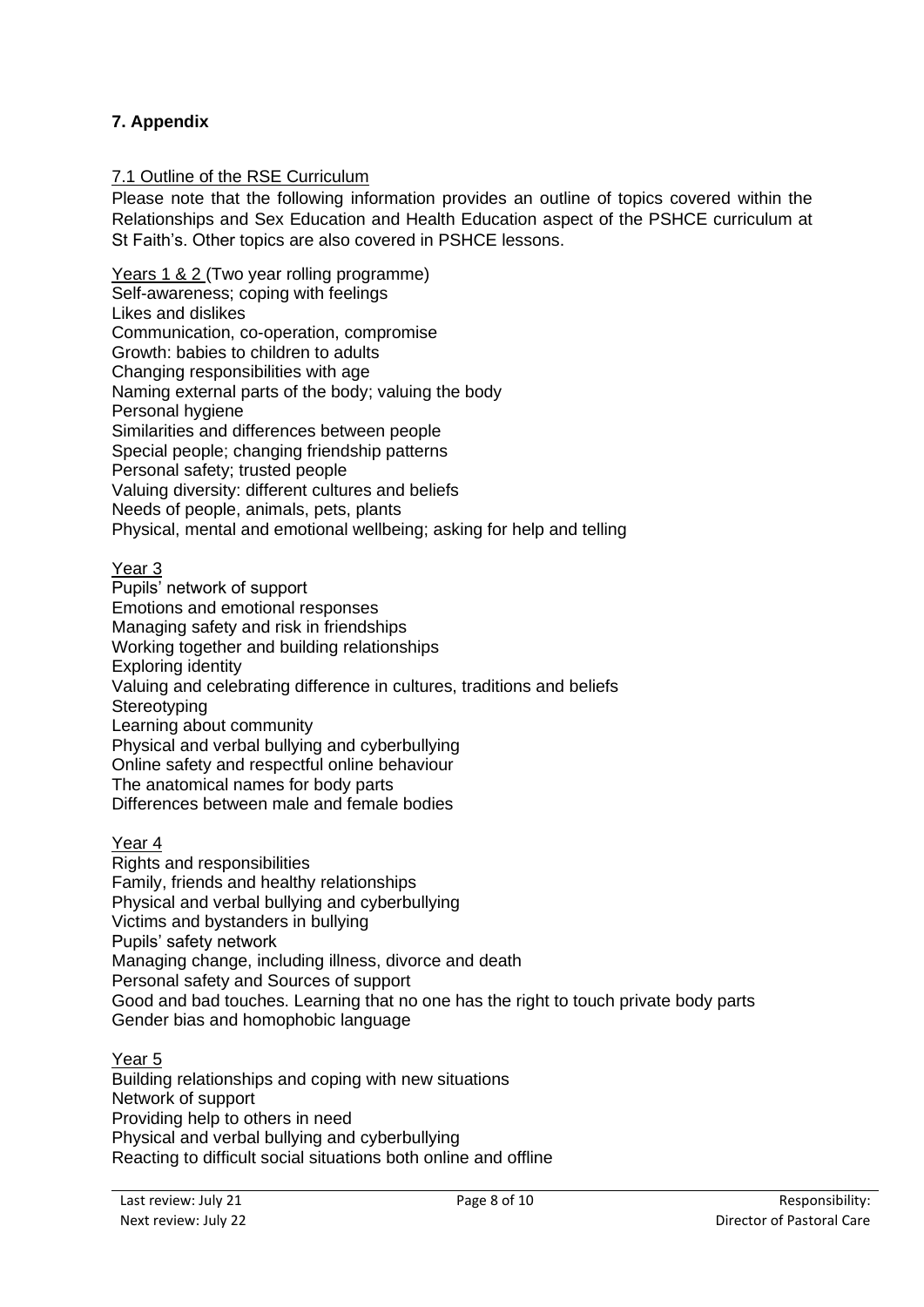Identifying effective skills in working together such as listening, decision making and leadership

Staying safe online

Learning about identity, stereotyping, prejudice and racism

Managing safety and risk

Basic first aid

Healthy lifestyles and physical and mental wellbeing

Body image

Inclusivity and the importance of understanding difference

### Year 6

Characteristics of healthy friendships both on and offline

Peer influence in group situations

Pupils' network of support

Maintaining friendships and creating new ones

Valuing differences in family and friends

Coping with relationship issues

Giving and receiving support

Definition, causes and effect of bullying

Prejudiced driven bullying

Cyberbullying

Responding to bullying, supporting others and creating a safe environment

Personal safety, sexual abuse and reporting abuse

Personal boundaries and distinguishing between 'yes' and 'no' touches and 'good' and 'bad' secrets

Managing change, including divorce, illness and death

Year 7

Changes in boys and girls during puberty Managing menstruation

Myths and facts about puberty

Personal hygiene during puberty

Brain development during puberty and how it affects relationships

Laws around sex

Views on dating and sex before marriage

FGM – laws, and support for those at risk

Characteristics of positive, healthy relationships

Coercion and domestic abuse

The effects of technology on relationships

Sexual images, sexting and the law (including pornography)

Digital footprint and laws relating to social media accounts

Media and peer influences

Gender stereotyping and bias

Cultural differences and values

Self-esteem, body image, body confidence and self-respect

Anxiety and depression

Healthy lifestyles

Bullying and cyberbullying

Staying safe and sources of support

The importance of reporting concerns to trusted adults

Sexual abuse and domestic violence